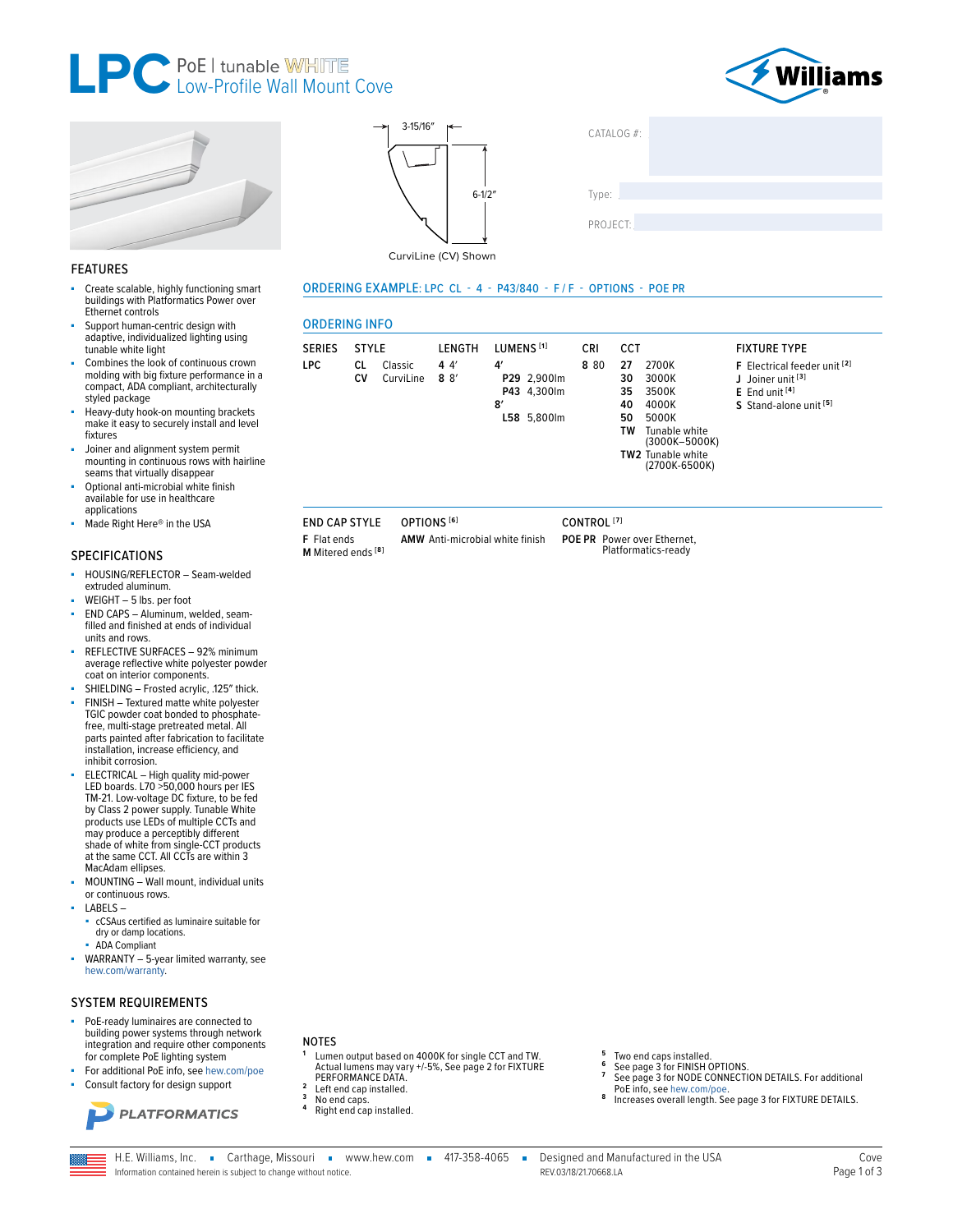# **LPC** PoE | tunable WHITE

### <span id="page-1-0"></span>FIXTURE PERFORMANCE DATA

### **STANDARD**

|                  | <b>LED PACKAGE</b> | <b>DELIVERED LUMENS</b> | <b>WATTAGE</b> | <b>EFFICACY (Im/W)</b> |
|------------------|--------------------|-------------------------|----------------|------------------------|
| ਦੇ               | P29                | 2935                    | 24.8           | 118.3                  |
|                  | P43                | 4332                    | 34.1           | 127.0                  |
| $\tilde{\infty}$ | P58                | 5823                    | 46.4           | 125.5                  |

### MULTIPLIER TABLE

| <b>COLOR TEMPERATURE</b> |                 |      |                 |  |
|--------------------------|-----------------|------|-----------------|--|
| <b>CCT</b>               | <b>STANDARD</b> | TW   | TW <sub>2</sub> |  |
| 2700K                    | 0.94            |      | 0.93            |  |
| 3000K                    | 0.96            | 0.95 | 0.95            |  |
| 3500K                    | 0.97            | 0.98 | 0.98            |  |
| 4000K                    | 1.00            | 1.00 | 1.00            |  |
| 5000K                    | 1.03            | 0.96 | 1.02            |  |
| 6500K                    |                 |      | 1.01            |  |

# ■ Photometrics tested in accordance with IESNA LM-79. Results shown are based on 25ºC ambient temperature. ■ Standard and tunable white results based on 4000K, 80 CRI, actual lumens may vary +/- 5%.

■ Use multiplier table to calculate additional options.



**LED PACKAGE DELIVERED LUMENS WATTAGE EFFICACY (lm/W)**

P29 2925 25.1 116.6 P43 | 4310 | 37.0 | 116.5

P58 5802 47.0 123.4

TUNABLE WHITE

**4′**

**8′**



### PHOTOMETRY

**LPCCL-4-P43/840-POE** Total Luminaire Output: 4332 lumens; 34.1 Watts | Efficacy: 127 lm/W | 80 CRI; 4000K CCT

6-1/2″



|              | <b>VERTICAL ANGLE</b> | <b>HORIZONTAL ANGLE</b> |      |            |             |             | <b>ZONAL</b>  |
|--------------|-----------------------|-------------------------|------|------------|-------------|-------------|---------------|
|              |                       | $0^{\circ}$             | 45°  | $90^\circ$ | $135^\circ$ | $180^\circ$ | <b>LUMENS</b> |
|              | 0                     | 3                       | 4    | 14         | 7           | 11          |               |
|              | 5                     | 37                      | 56   | 104        | 60          | 46          | 78            |
|              | 15                    | 206                     | 242  | 258        | 213         | 173         | 243           |
| DISTRIBUTION | 25                    | 417                     | 442  | 469        | 418         | 351         | 428           |
|              | 35                    | 657                     | 695  | 729        | 665         | 603         | 611           |
|              | 45                    | 945                     | 990  | 1022       | 949         | 873         | 748           |
| CANDLEPOWER  | 55                    | 1268                    | 1303 | 1328       | 1259        | 1191        | 801           |
|              | 65                    | 1569                    | 1590 | 1600       | 1560        | 1503        | 724           |
|              | 75                    | 1821                    | 1825 | 1832       | 1813        | 1797        | 510           |
|              | 85                    | 1948                    | 1944 | 1959       | 1944        | 1950        | 184           |
|              | 90                    | 1969                    | 1969 | 1969       | 1969        | 1969        |               |

| SUMMARY | <b>ZONE</b> | <b>LUMENS</b> | % FIXTURE |
|---------|-------------|---------------|-----------|
|         | 90-120      | 749           | 17        |
|         | 90-130      | 1360          | 31        |
| LUMEN:  | 90-150      | 2909          | 67        |
|         | 90-180      | 4327          | 100       |
|         | $0 - 180$   | 4332          | 100       |

## CROSS SECTIONS